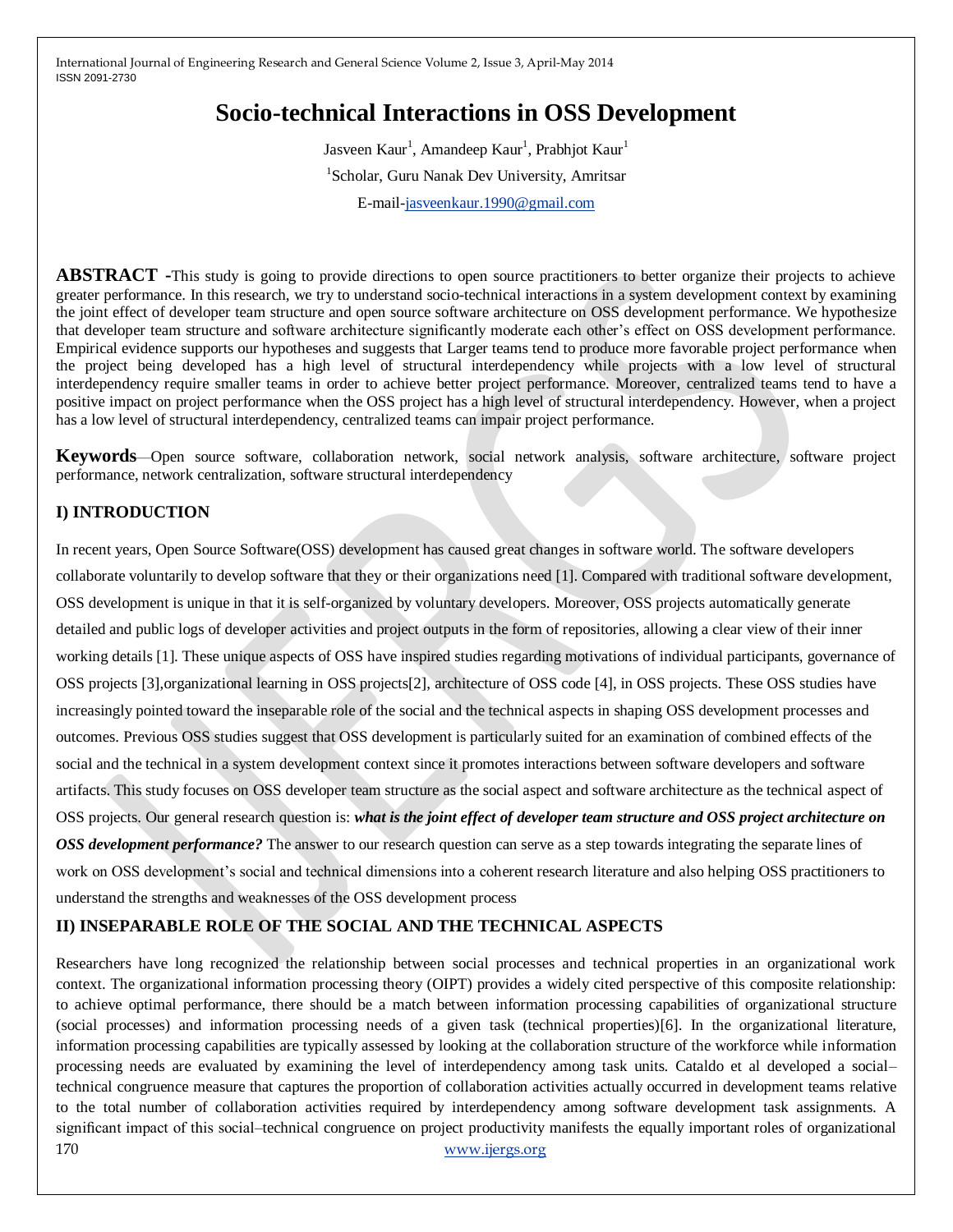structure and task characteristics in determining software project performance [9]. In addition, Kim and Umanath [7] employed a multiplicative interaction model in examining the relationship between development team structure, software task characteristics, and project performance. This modeling approach revealed that team structure and task characteristics served mutually moderating roles in affecting project performance outcomes.

In summary, both the organizational and software engineering literatures emphasize the inseparable role of organizational structure and task characteristics in organizational work performance. Taken together, prior organizational and software engineering research suggests that social processes and technical properties can play equally important and mutually moderating roles in software development performance. An understanding of the mutually moderating roles of team structures and project architecture can help OSS practitioners to realize the social and the technical aspects of OSS development altogether and harvest project performance gains from their joint effect.

## **III) SOCIO-TECHNICAL INTERACTIONS IN OSS**

## *1)Social—Development Team Structure:*

Open source software development is a kind of distributed software development that has a large amount of contributors and because of using Internet and make sharing freely it is so successful and useful that developers can communicate over the distance. Due to having variety of contributors in OSS projects and the story of knowledge sharing among the project can be more powerful and this might lead to improve even the position of contributors. For example they can move to the developers group from users or even in developers group move to the core developers. Core developers are a small amount of expert developers, integerated to control and manage the system. Codevelopers are the people who have directly impact on software development in the project, also they effect on the code base and they can find issues on licensing.

Following prior research, we view OSS development team structure as an important social aspect of OSS development since it manifests information processing capabilities of OSS workforce[5]. We conceptualize the development team structure according to social network theory[11]. Social network theory models individual actors as nodes of a graph joined by their relationships depicted as links between the nodes [8].When relationships are defined as collaborations on a task, the social network is specified as a collaboration network.We choose to generate collaboration networks on an intraproject level; that is, each collaboration network include developers of a single OSS project as nodes and collaboration incidences on tasks (i.e. source code files) of the same project as links.An intraproject collaboration network is a close-up view of relationship structures within a particular project. Compared with an interproject (i.e., community-level) network, an intraproject (i.e., project-level) network is more relevant to our research question since it allows us to evaluate how organizational structure of a particular OSS project team affects performance of the corresponding project.

In OSS projects, the basic unit of work is a file in the OSS distributed version control system (DVCS) like git. Hence, we view collaboration tasks as the files in the DVCS system. A collaboration incidence occurs when two developers make code commits to the same sourcecode file. A collaboration network refers to the graph made of open source developers as nodes and the collaboration incidences on the same file as links.

We characterize OSS collaboration network structure by two commonly used measures: network size and network centralization. Network size is the number of nodes in a graph. It indicates the overall scope of the collaboration network.

Network size captures the open nature of OSS development where a large number of developers collaborate to develop software in contrast to traditional software development where the number of developers is comparatively lower. Network centralization indicates the extent to which a network is centralized around one or a few nodes. Centralization of a network is measured in comparison to the most central network—the star network. In the star network, one central node connects to all of the other nodes while all other nodes are only connected to the central node. Any deviation from this structure indicates a reduction in network centralization. Although there are other metrics of collaboration network structure, we chose to focus on the two measures because network size and centralization reflect the major difference between the two alternative philosophies for organizing programming teams: the chief programmer team and the egoless team. Such teams are intentionally small and centralized around a few programming experts. In contrast, the egoless team reflects decentralized communication and collaboration among programmers and is less concerned about

## 171 [www.ijergs.org](http://www.ijergs.org/)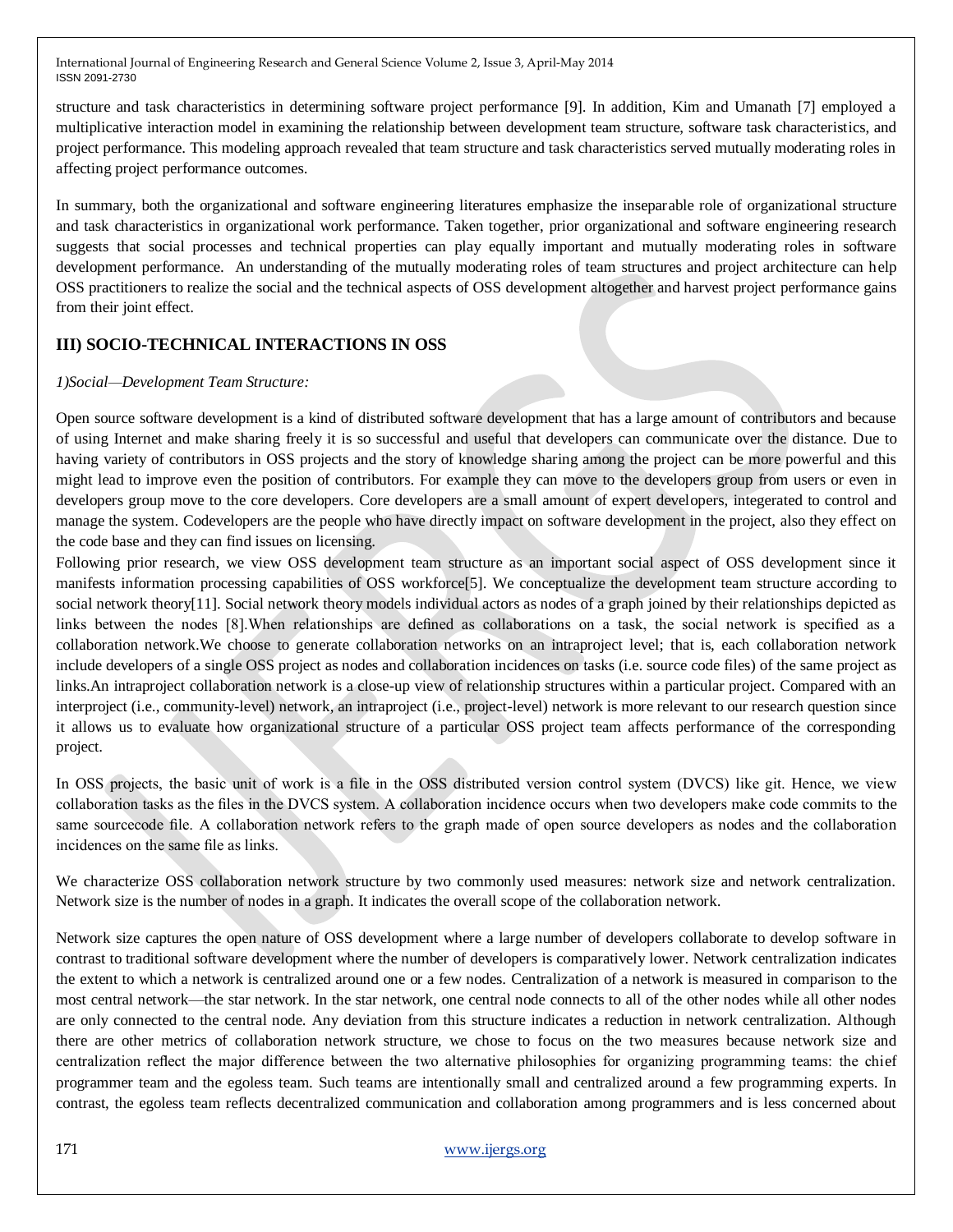team size. An examination of network size and centralization of OSS teams helps us to understand the link between the unique characteristics of OSS collaboration network structure and OSS development performance.

## *2)Technical—Software Architecture:*

In recent years, the study of software architecture (SA) has emerged as an autonomous discipline requiring its own concepts, formalisms, methods, and tools. SA represents a very promising approach since it handles the design and analysis of complex distributed systems and tackles the problem of scaling up in software engineering. Through suitable abstractions, it provides the means to make large applications manageable.

An important technical aspect of software development projects is the structural interdependency among processing elements of the software being developed. Software structural interdependency is "the strength of association established by a connection from one module to another." [4]. In other words, software architecture is a formal way to describe the structural interdependency of a software system in terms of components and their interconnections. By decomposing the overall task into parts and then designing, implementing, or maintaining each individual part, software architecture or software structural interdependency provides a feasible way to develop and manage large systems. It reduces the complexity of software development projects to associations.

Prior research shows that software architecture is an important indicator of the information processing need of a software project. In general, the load and diversity of information needed to be processed by a software project increases with the level of structural interdependency among its processing elements.

## *3)Interaction Between Team Structure and Software Architecture:*

In this study, interaction between the social and the technical aspects in an organizational work context refers to the mutually moderating or mutually contingent relationship between team structure (network size and centralization) and software architecture (structural interdependency) in OSS development. In other words, we conceptualize socio-technical interactions in OSS projects as multiplicative interaction of team structure and software architecture.

# **IV) HYPOTHESES**

We develop our hypotheses following the central argument of OIPT that organizational work performance is jointly determined by information processing capabilities of the workforce and information processing needs of the task. As discussed before, structure of the team collaboration network reflects the information processing capabilities of a development team. Information processing need of the software development process is represented by the structural interdependency of the software being developed. The mutually dependent effects of development team structure and software structural interdependency on project performance are specified below :

#### *A. Network Size and Structural Interdependency*

Network size has mixed implications to information processing capabilities of a team. On one hand, larger networks incur higher coordination and communication cost.On the other hand, larger networks carry more diverse expertise and are better at specialization and division of labour among team members.The overall effect of network size on task performance depends on the structural interdependency of OSS projects. Projects with a lower level of structural interdependency do not take full advantage of the diverse expertise and perspectives in a large team while these projects have to bear the increased communication cost in such a team. Network size can therefore have a negative impact on the project performance of these projects. In a project with a high level of structural interdependency, capabilities of a large team in processing a heavy load of diverse information can produce salient project performance gains, compensating for the communication cost associated with a large team. The negative impact of network size on project performance can therefore be reduced in this scenario.

Reciprocating effects of network size on project performance, impact of software structural interdependency on project performance can vary across development teams with different network size. In traditional software development, where team size tends to be small, software structural interdependency is often found to increase software development effort which in turn can impair project performance. However, recent OSS research suggests that OSS development may resist the negative effect of software structural interdependency on development effort due to its self-organized nature. With the motive to adjust development team structure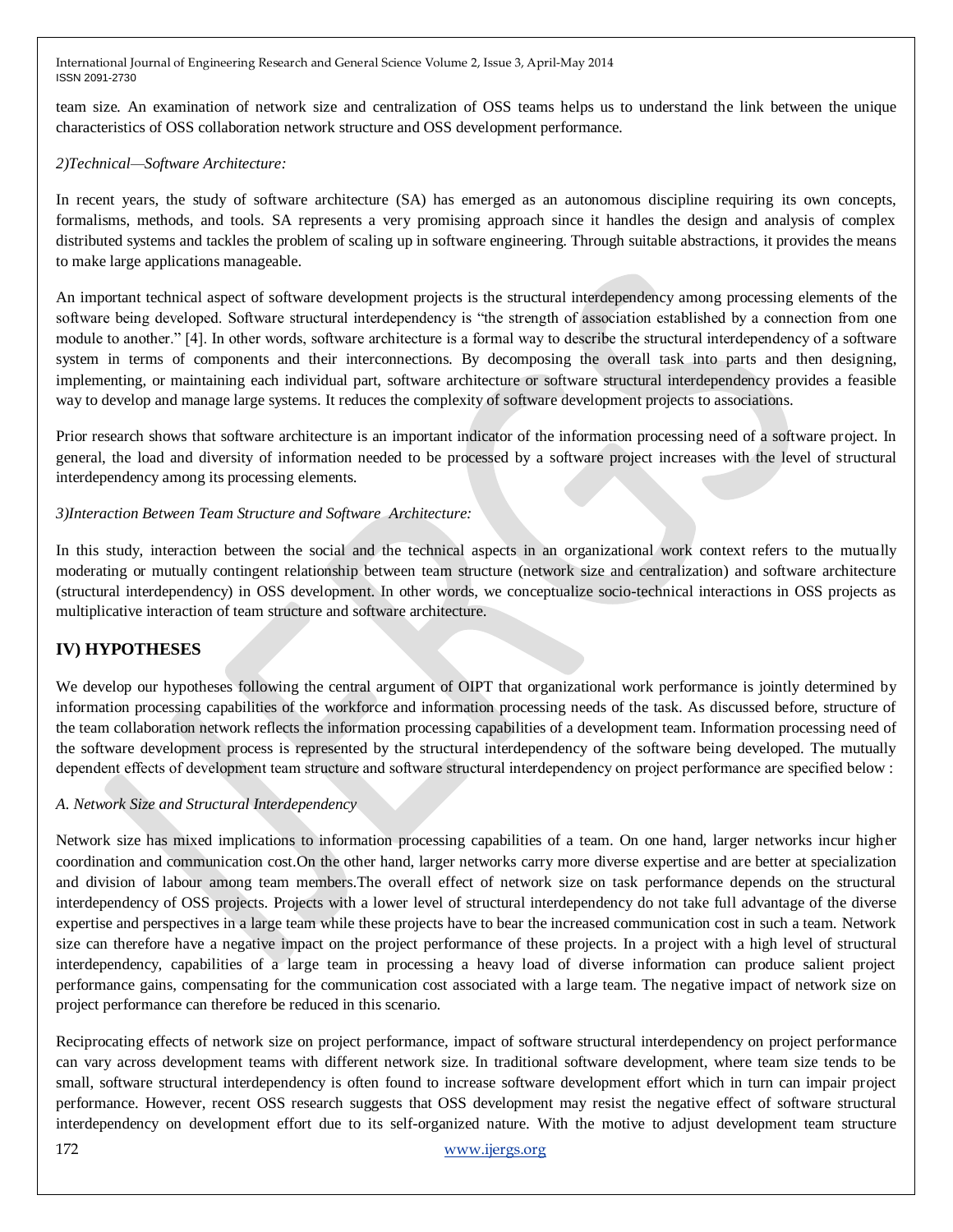according to project characteristics, an OSS team can recruit new members when a high level of structural interdependency is perceived. This will allow the project to take advantage of information processing capabilities afforded by a large collaboration network. On the other hand, when a team is unwilling or unable to recruit additional members for a project with a high level of structural interdependency, project performance may be impaired as a result of insufficient information processing capabilities in this team. Therefore,

*Hypothesis1*: Collaboration network size and software structural interdependency mutually and positively moderate each other's impact on OSS project performance; that is, impact of network size on project performance is more likely to be positive when software structural interdependency is higher, and impact of software structural interdependency on project performance is more likely to be favorable when network size increases.

## *B. Network Centralization and Structural Interdependency*

Similar to network size, network centralization has mixed effects on information processing capabilities of a team. A centralized team is better at identifying and consolidating expertise in a team. It incurs lower coordination cost than a chain-like network (low network centralization). However, a centralized team structure imposes significant information processing load on the central nodes. This can hamper the effectiveness of the whole team. Projects with a low level of structural interdependency do not require much consolidation among knowledge domains. Thus centralization of project team with low structural interdependency has no much importance, leading to suboptimal project performance. However, as the structural interdependency of a project increases, the advantage of a centralized team structure in identifying and consolidating expertise from a wider range of knowledge domains becomes important. This advantage enables a more centralized team to achieve better performance.

On the other hand, the tendency for software structural interdependency to negatively affect project performance can be particularly strong in a team with chain-like structure (low centralization) since such a team is relatively ineffective for knowledge consolidation.This tendency can be reduced by a centralized team since such a team can identify diverse information and coordinate information processing activities. Therefore,

*Hypothesis 2*: Collaboration network centralization and software structural interdependency mutually and positively moderate each other's impact on OSS project performance; that is, impact of network centralization on project performance is more likely to be positive in projects with a higher level of structural interdependency, and impact of software structural interdependency on project performance is more likely to be favorable when network centralization increases.

# **V) IMPLEMENTATION**

The data for the study were collected from Github.com. Git is a [distributed version control](http://en.wikipedia.org/wiki/Distributed_revision_control) and [source code management](http://en.wikipedia.org/wiki/Source_code_management) (SCM) system with an emphasis on speed. Every Git [working directory](http://en.wikipedia.org/wiki/Working_directory) is a full-fledged [repository](http://en.wikipedia.org/wiki/Repository_%28version_control%29) with complete history and full version tracking capabilities, not dependent on network access or a central server. When you get a copy of the repository, you do not just get the snapshot, but the whole repository itself.

## *A. Data Collection*

From hundreds of OSS projects hosted at Github, we selected a sample of 15 projects for analysis. We selected the sample projects that were registered between Jan 2005 and Nov 2005 and that have atleast ten developers in the collaboration network. This ensures that the sampled projects have sufficient elapsed time since starting so that significant amount of development activity has already taken place. Collaboration network measures are sensitive to the size of the network. Particularly, when the network size is small, some network measures, such as centralization, become meaningless. Therefore, we have restricted our sample to projects with at least ten developers in the collaboration network.

173 [www.ijergs.org](http://www.ijergs.org/) 1) *Collaboration Network Structure*: As discussed earlier, we use network size and network centralization to measure collaboration network structure. Network Size is measured by the total count of nodes in the network. The network centralization measure follows the approach proposed by Freeman [8]. It expresses the degree of inequality in a network as a percentage of that of a perfect star network of the same size. The higher the value, the more centralized the network is. We employed the widely used social network analysis software UCINET6[12] to compute the structure metrics for the collaboration networks in our sample.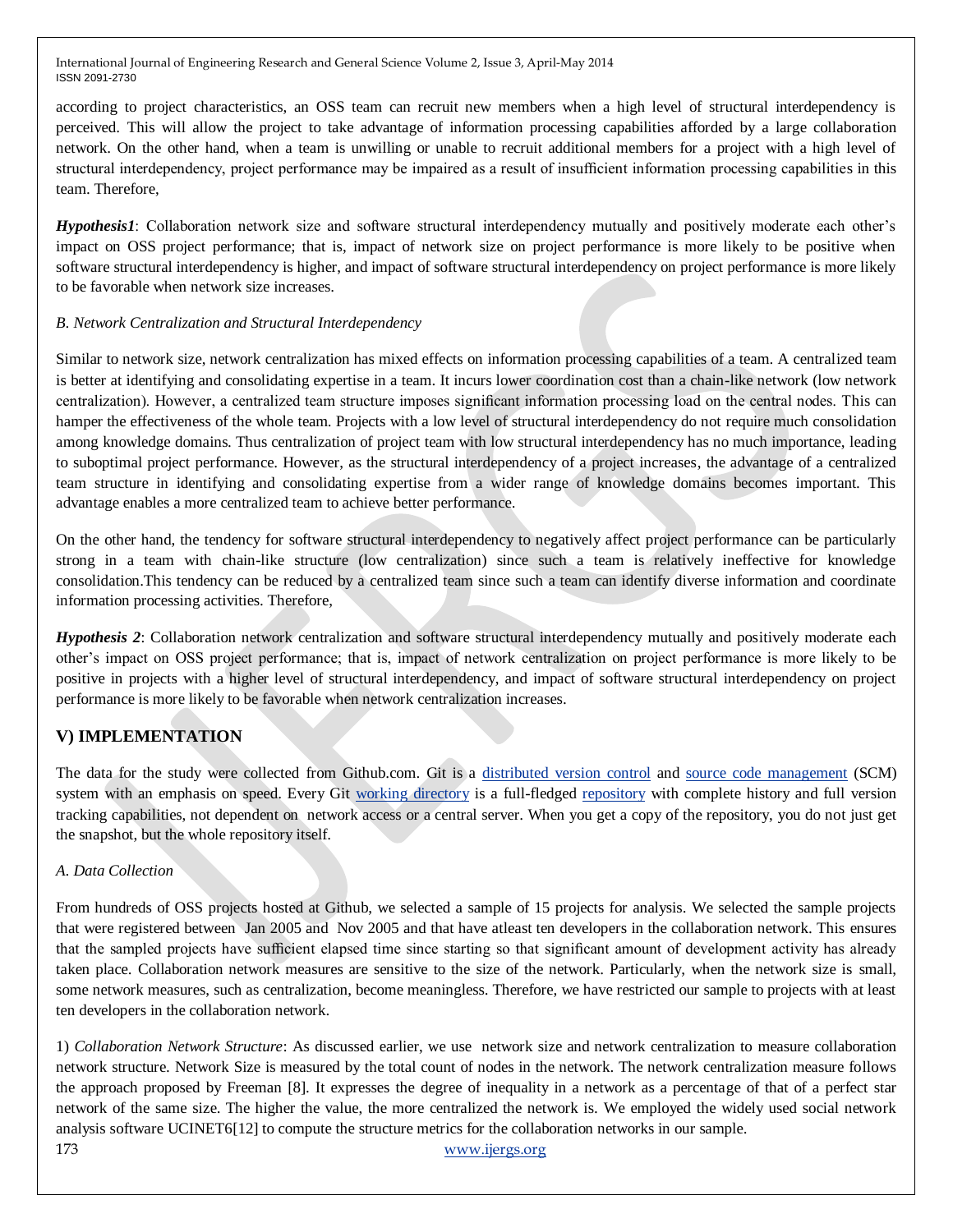2) *Software Structural Interdependency*: Although automatic tools(e.g., Lattix) are available for evaluating software architecture, these tools are usually limited to a few programming languages such as C/C++ and Java. The overwhelming amount of source code and the wide range of programming languages in our sample prevent us from measuring software structural interdependency either manually or using the automatic tool. In a study about OSS code MacCormack et al. pointed out that, "in software designs, programmers tend to group source files of a related nature into 'directories' that are organized in a nested fashion." This suggests that the Git file tree structure should be considered in gauging the level of software structural interdependency. So we measure software structural interdependency by taking the average number of source code files per folder in the Git tree. A large number of task files per folder indicates a high level of structural interdependency since files grouped into the same folder are typically related.

3) *OSS Development Performance*: In OSS projects, performance cannot be measured by parameters such as cost of development and development within schedule because OSS projects generally do not involve a budget or a deadline. Prior research on OSS development has employed various OSS project performance measures such as OSS developers' perceived project success, the percentage of resolved bugs, increase in lines of code (LoC), promotion to higher ranks in an OSS project, the number of subscribers associated with a project, and number of code commits. Among these measures, we choose the number of code commits per developer per day as our measure of OSS development performance. A code commit refers to a change in the working directory through adding, deleting, or changing software code. The number of code commits is an objective measure of project performance that has been repeatedly used by prior studies regarding effects of social processes on technical success of OSS projects. These studies indicate that the number of code commits is particularly suited for an examination of both social and technical factors in OSS development. Our measure, the number of code commits per developer per day, allows us to compare performance across projects with different team size and duration.

4) *Control Variables:* We controlled for the following variables based on the previous literature: Product Size: In the software engineering literature, product size has been identified as an important factor in manpower, time, and productivity of a project. Therefore, product size is used as a control variable. According to the literature, we measure product size as the total LoC of an OSS project.

*Programming Language*: Software programming language is another well-recognized factor that may affect software performance. Many projects employ more than one language. Java,C++, and C are the most frequently used. Due to the limited sample size, we created four dummy (binary) variables: "Java," " $C++$ ," and " $C$ " to account for the top three most frequently used languages, and "other" to represent all the other languages. A project receives a value of 1 for a language dummy variable if it uses the language in consideration, a value of 0 otherwise. In other words, a project has four language values, one for each of the four dummy variables. The "other" language variable was left out of the regression model in order to prevent dummy variable trap.

*License Type*: OSS projects use different licensing schemes and the specific license type used may affect developer motivation and project success due to commercial or noncommercial nature of a license. License type is measured as a binary variable. All projects with the most popular OSS license, the GPL (general public license, usually indicating a noncommercial OSS product) license, are given a value of 1. All other projects have a value of 0.

#### B. *Data analysis*

We apply linear regression model to verify our hypotheses. [Linear regression](http://en.wikipedia.org/wiki/Linear_regression) is a statistical technique for relating a dependent variable to one or more independent variables(predictors). This model employs the ordinary least squares (OLS) technique in hypothesis testing. It captures a [linear](http://en.wikipedia.org/wiki/Linear) relationship between the [expected value](http://en.wikipedia.org/wiki/Expected_value) of dependent variable and each [independent variable](http://en.wikipedia.org/wiki/Dependent_and_independent_variables) (when the other independent variables are held fixed). If linearity fails to hold, even approximately, it is sometimes possible to transform either the independent or dependent variables in the regression model to improve the linearity. Here, the number of code commits per developer per day, network size and product size are log transformed to account for the nonlinear relationship between project performance and network size and product size.Other variables remain in their original form, because it is possible for them to take ―0‖ as a value. A log transformation of these variables would arbitrarily truncate out meaningiful data points. We have used IBM SPSS statistical tool for analysis and results.

C. *Results*

174 [www.ijergs.org](http://www.ijergs.org/)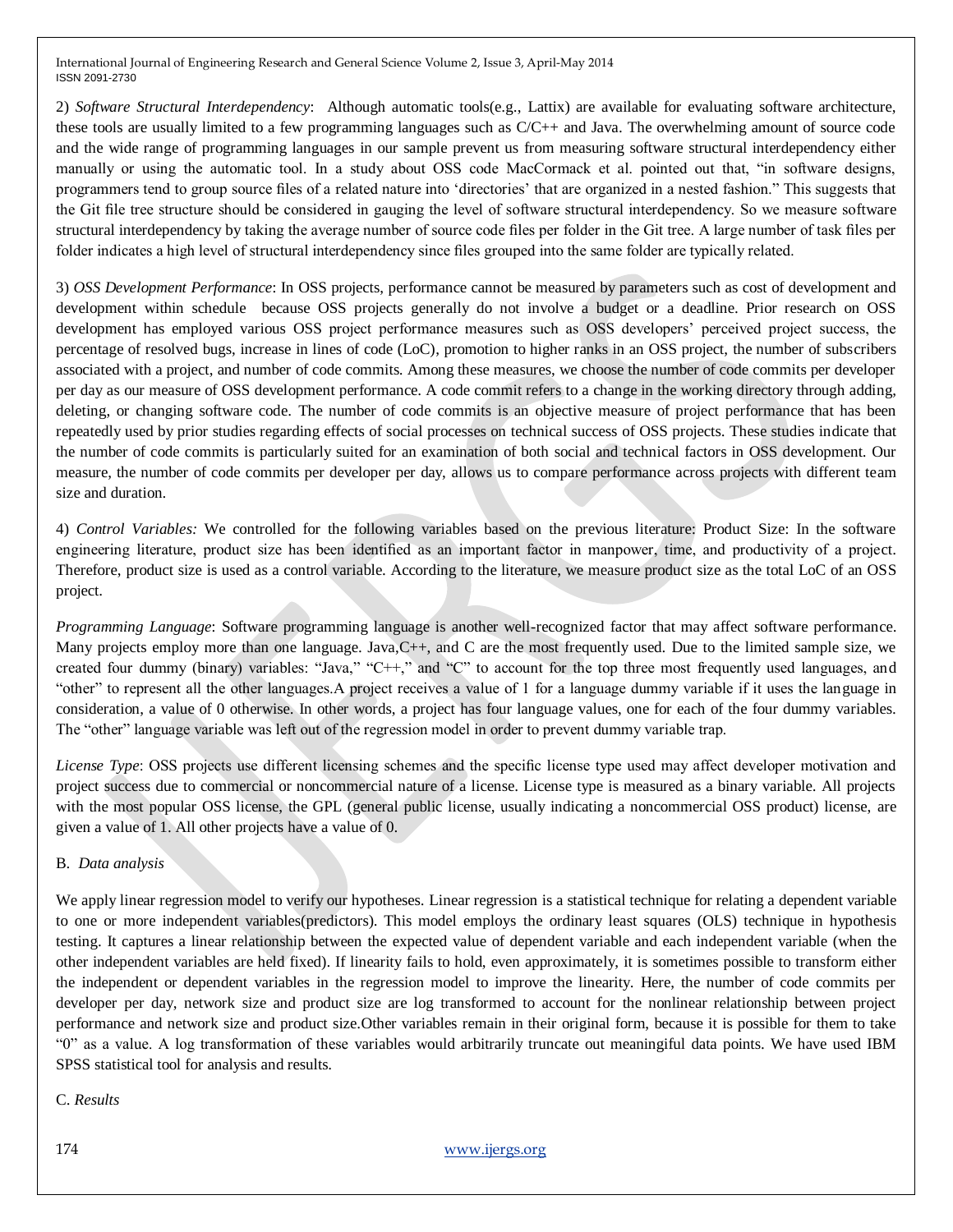The model incorporates several interaction effects. Interaction effects represent the combined effects of variables on the dependent measure. When an interaction effect is present, the impact of one variable depends on the level of the other variable. We have taken code commits per developer per day as the dependent variable and product of software structural interdependency and network size as a first interaction variable and product of software structural interdependency and network centralization as the second interaction variable. In such models, multicollinearity is a common problem.We attempted to correct for multicollinearity by centering the interacting variables on their mean. Centering just means subtracting a single value (here mean) from all of your data points. The descriptive statistics for the resulting dataset are shown in Table I. The results of the regression analysis are reported in Table II and Table III. Note that the mean values in Table I are uncentered values.

| DUSCITIQUE DIAUSIIUS |       |          |         |                |           |         |  |  |  |
|----------------------|-------|----------|---------|----------------|-----------|---------|--|--|--|
|                      | N     |          |         |                |           |         |  |  |  |
|                      | Valid | Missing  | Mean    | Std. Deviation | Minimum   | Maximum |  |  |  |
| codecommits          | 15    |          | .2989   | .4789          | .0098     | 1.9000  |  |  |  |
| Network size         | 15    | 0        | 2.6557  | .8992          | $-1.7807$ | 1.8893  |  |  |  |
| N/w centralization   | 15    | 0        | .1694   | .1441          | $-.1495$  | .4305   |  |  |  |
| <b>SSI</b>           | 15    | $\theta$ | 3.9189  | 3.9189         | $-6.3811$ | 6.0189  |  |  |  |
| Product size         | 15    | $\theta$ | 10.4221 | 1.8959         | 8.0380    | 13.2020 |  |  |  |
| Licence              | 15    | 0        | .4667   | .5164          | .0000     | 1.0000  |  |  |  |
|                      | 15    | 0        | .2000   | .4140          | .0000     | 1.0000  |  |  |  |
| Cplus                | 15    | 0        | .2667   | .4577          | .0000     | 1.0000  |  |  |  |
| Java                 | 15    | 0        | .2000   | .4140          | .0000     | 1.0000  |  |  |  |

TABLE I **Descriptive Statistics** 

TABLE II **Model Summary**

| <b>INTOULL DUMINIQUE</b> |     |          |            |                            |  |  |  |
|--------------------------|-----|----------|------------|----------------------------|--|--|--|
|                          |     |          | Adjusted R |                            |  |  |  |
| Model                    |     | R Square | Square     | Std. Error of the Estimate |  |  |  |
|                          | 890 |          | $\sim$     |                            |  |  |  |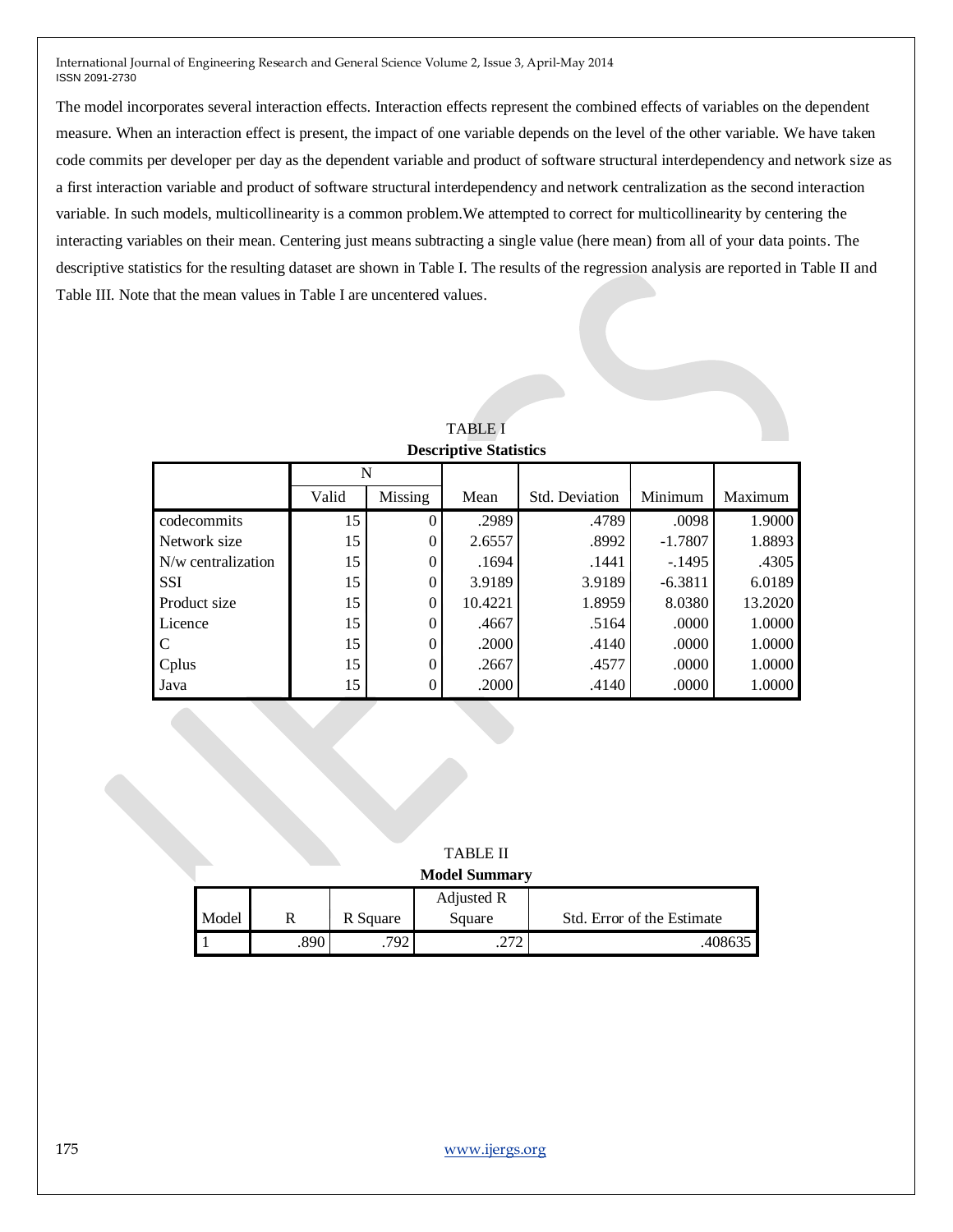|          |                            | <b>Unstandardized Coefficients</b> |            | Standardized<br>Coefficients |              |            |
|----------|----------------------------|------------------------------------|------------|------------------------------|--------------|------------|
| Variable |                            | B                                  | Std. Error | <b>B</b> eta                 | Significance | Hypothesis |
|          | (Constant)                 | $-.9857$                           | .1309      |                              | .0433        |            |
|          | SSI * Networksize          | .0465                              | .0495      | .4021                        | .0401        | Supported  |
|          | $SSI * N/w$ centralization | .1140                              | .5570      | $-.1419$                     | .0848        | Supported  |
|          | <b>SSI</b>                 | $-.0062$                           | .0597      | $-.5050$                     | .0300        |            |
|          | Network size               | $-.6325$                           | .2870      | 1.1874                       | .0920        |            |
|          | Network centralization     | $-.2036$                           | .9232      | $-.6126$                     | .0350        |            |
|          | Product size               | $-.0579$                           | .1115      | $-.2294$                     | .0631        |            |
|          | Licence                    | $-.3221$                           | .3766      | $-.3473$                     | .0441        |            |
|          | C                          | $-.0311$                           | .4419      | $-.0268$                     | .0947        |            |
|          | Cplus                      | .1046                              | .5625      | .1000                        | .0861        |            |
|          | Java                       | $-.2838$                           | .3973      | $-.2453$                     | .0515        |            |

TABLE III **RESULTS OF LINEAR REGRESSION MODEL<sup>a</sup>**

a. Dependent Variable: codecommits

H1 says that collaboration network size and software structural interdependency mutually and positively moderate each other's impact on OSS project performance. This concerns the coefficient of the interaction term of network size and software structural interdependency. As shown in Table III this coefficient is positive and significant ( $\beta = 0.0465$ ) in our model testing results. Hence H1 is supported.

Following Aiken and West [10], we calculated simple slopes of the effect of network size on the number of code commits per developer per day at three values of software structural interdependency (SSI): SSI-high = 3.918, SSI-mean = 0, SSI-low = −3.918. These three values are one standard deviation above the mean, the mean, and one standard deviation below the mean of centered SSI values, respectively.

To gain a complete view of the mutually moderating effect of network size and SSI, we also computed the simple slopes of the effect of SSI on the number of code commits per developer per day at one standard deviation above the mean (NS-high = 0.8992), the mean (NS-mean = 0), and one standard deviation below the mean (NS-low = −0.8992) values of network size.



Fig. 1. Simple Slopes of Network Size Fig.2. Simple Slopes of SSI

Fig.1 shows that network size tends to have a negative effect on project performance in terms of the number of code commits per developer per day. However, this negative effect can be mitigated by the interaction between network size and software structural interdependency since the negative simple slopes of network size become less steep as the structural interdependency values increase.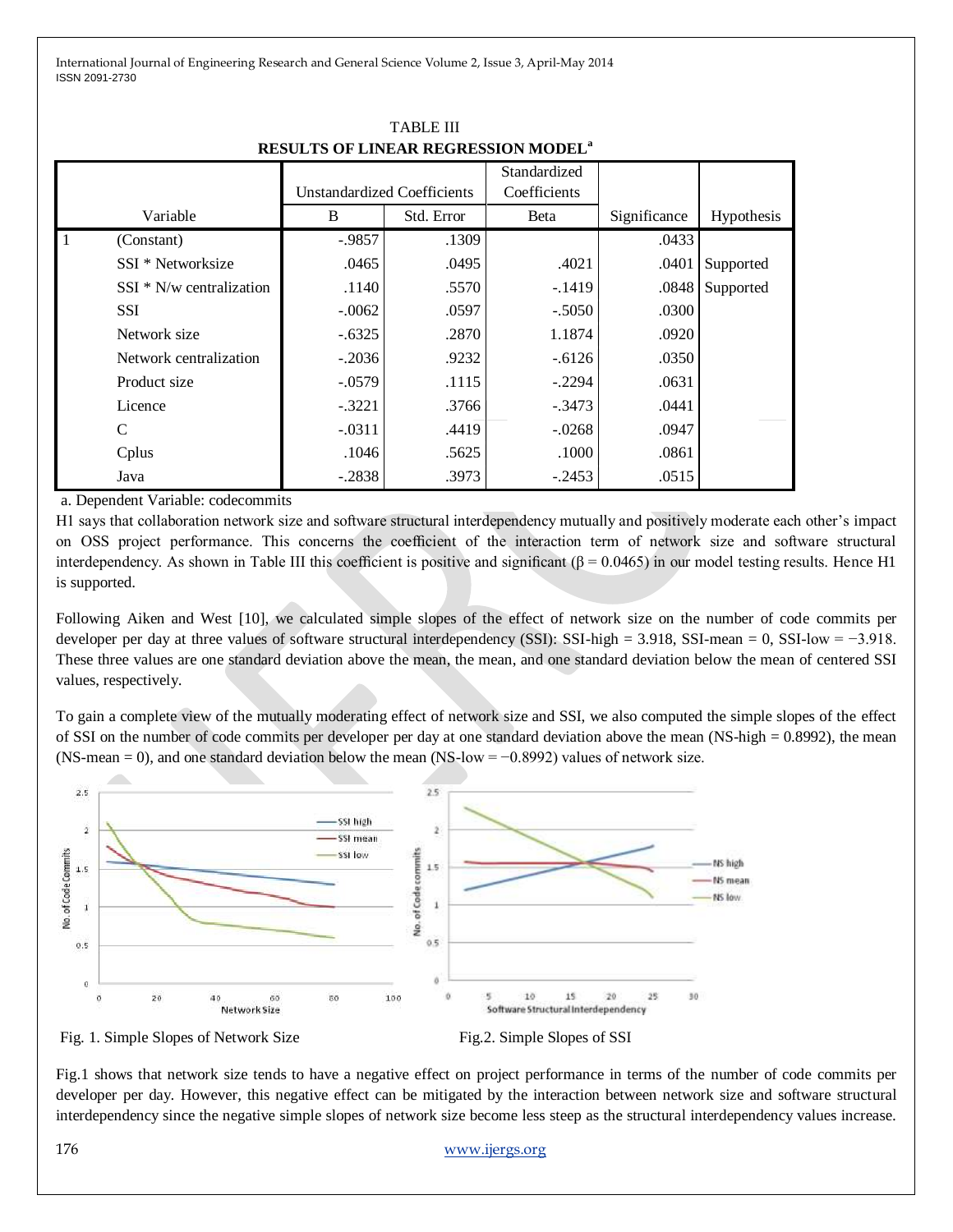In order to find the SSI value at which the effect of network size on project performance turns from negative to positive,we equate the derivative of the number of code commits with respect to network size to zero( -0.6325+ 0.0465∗SSI =0). Since the result of this equation is centered SSI value, we add the mean of SSI to this result to gain a precise view of the inflection point. The result indicates that when there are more than 18 files per folder in a project, the effect of network size of project performance turns positive.

With respect to the effect of software structural interdependency on project performance, Fig 2 reveals that this effect is negative in small development teams but positive in large teams. Therefore, the interaction of network size and structural interdependency plays a key role in the relationship between project characteristics and project performance. By equating the derivative of the number of code commits with respect to SSI to zero (−0.0062 + 0.0465∗Network-Size = 0) and adding the mean value of network size to this result, we found that when there are more than 16 members in a project team,the effect of SSI on project performance becomes positive.

H2 proposes that collaboration network centralization and software structural interdependency mutually and positively moderate each other's impact on OSS project performance. As shown in Table III, the coefficient of the interaction term of network centralization and software structural interdependency is positive and significant ( $\beta = 0.1140$ ). Thus, H2 is supported. Following the same simple slope finding approach for H1, we calculated the simple slopes of the effect of network centralization (NC) on the number of code commits per developer per day at SSI-high, SSI-mean, and SSI-low values .



Meanwhile, the simple slopes of the effect of SSI on the number of code commits per developer per day at one standard deviation above the mean (NC-high = 0.1441), the mean (NC-mean = 0), and one standard deviation below the mean (NC-low =  $-0.1441$ ) values of network centralization are calculated.

Figs. 3 and 4 suggest that network centralization and software structural interdependency reciprocally remedy each other's negative effect on project performance. Setting the derivative of the number of code commits with respect to network centralization to zero (−0.2036 + 0.1140 ∗ SSI = 0), we found that at a moderate level of software structural interdependency (more than 6 CVS files per folder) the effect of network centralization turns from negative to positive. The derivative analysis of the number of code commits with respect to SSI  $(-0.0062 + 0.1140)$  \* Network-Centralization = 0) reveals that 0.22 degree of network centralization is the inflection point where the effect of structural interdependency turns from negative to positive.

# **VI) CONCLUSION**

A key motivation leading us to undertake this study is the lack of research directed at socio- technical interactions in a system development context. To OSS practitioners, the main implication of our findings is that they can gain the best of both worlds by adopting a hybrid software development process that incorporates strengths of both traditional software development model and recent OSS model. Our empirical analysis demonstrates a feasible way for OSS practitioners to quantify their team structure and software architecture in order to achieve better development performance. For example, Mozilla was redesigned toward a lower level of structural interdependency so that a less focused team distributed across geographic and organizational boundaries could contribute to it. Moreover, the inflection points found in our study can be used as qualitative benchmarks for OSS practitioners to evaluate the socio-technical interactions in their projects.

#### 177 [www.ijergs.org](http://www.ijergs.org/)